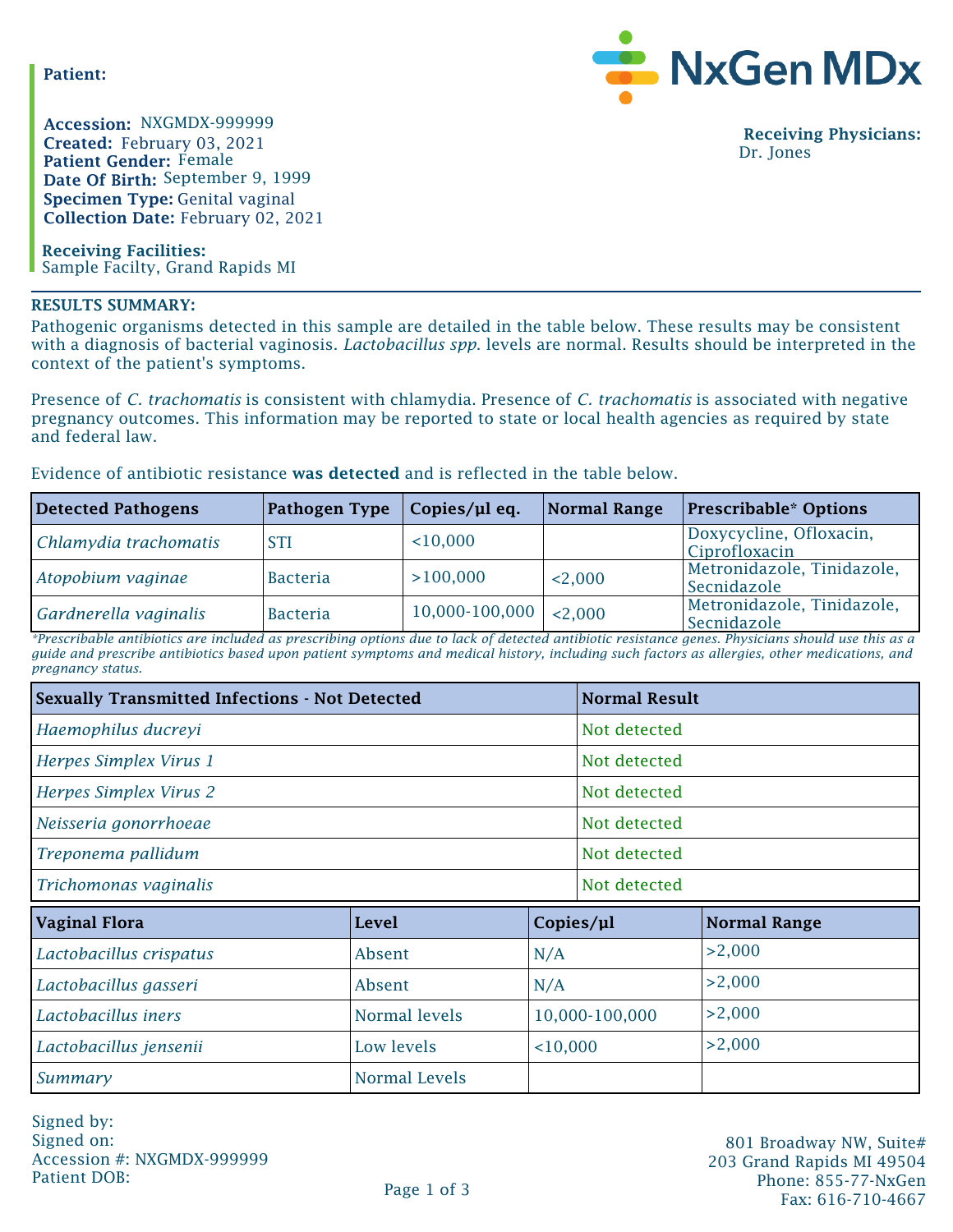

| Not Prescribable: Antibiotic Resistance Detected | <b>Resistance</b>    |  |  |
|--------------------------------------------------|----------------------|--|--|
| Clindamycin, Azithromycin and Erythromycin       | <b>Detected</b>      |  |  |
| <b>Pathogens Not Detected</b>                    | <b>Normal Result</b> |  |  |
| <b>Bacteroides fragilis</b>                      | Not detected         |  |  |
| <b>BVAB2</b>                                     | Not detected         |  |  |
| Candida albicans                                 | Not detected         |  |  |
| Candida dubliniensis                             | Not detected         |  |  |
| Candida glabrata                                 | Not detected         |  |  |
| Candida krusei                                   | Not detected         |  |  |
| Candida lusitaniae                               | Not detected         |  |  |
| Candida parapsilosis                             | Not detected         |  |  |
| Candida tropicalis                               | Not detected         |  |  |
| Enterococcus faecalis                            | Not detected         |  |  |
| Escherichia coli                                 | Not detected         |  |  |
| Megasphaera Type 1                               | Not detected         |  |  |
| Megasphaera Type 2                               | Not detected         |  |  |
| Mobiluncus curtisii                              | Not detected         |  |  |
| Mobiluncus mulieris                              | Not detected         |  |  |
| Mycoplasma genitalium                            | Not detected         |  |  |
| Mycoplasma hominis                               | Not detected         |  |  |
| Prevotella bivia                                 | Not detected         |  |  |
| S. agalactiae (Group B Strep)                    | Not detected         |  |  |
| Staphylococcus aureus                            | Not detected         |  |  |
| Ureaplasma urealyticum                           | Not detected         |  |  |

**METHODS AND LIMITATIONS:**